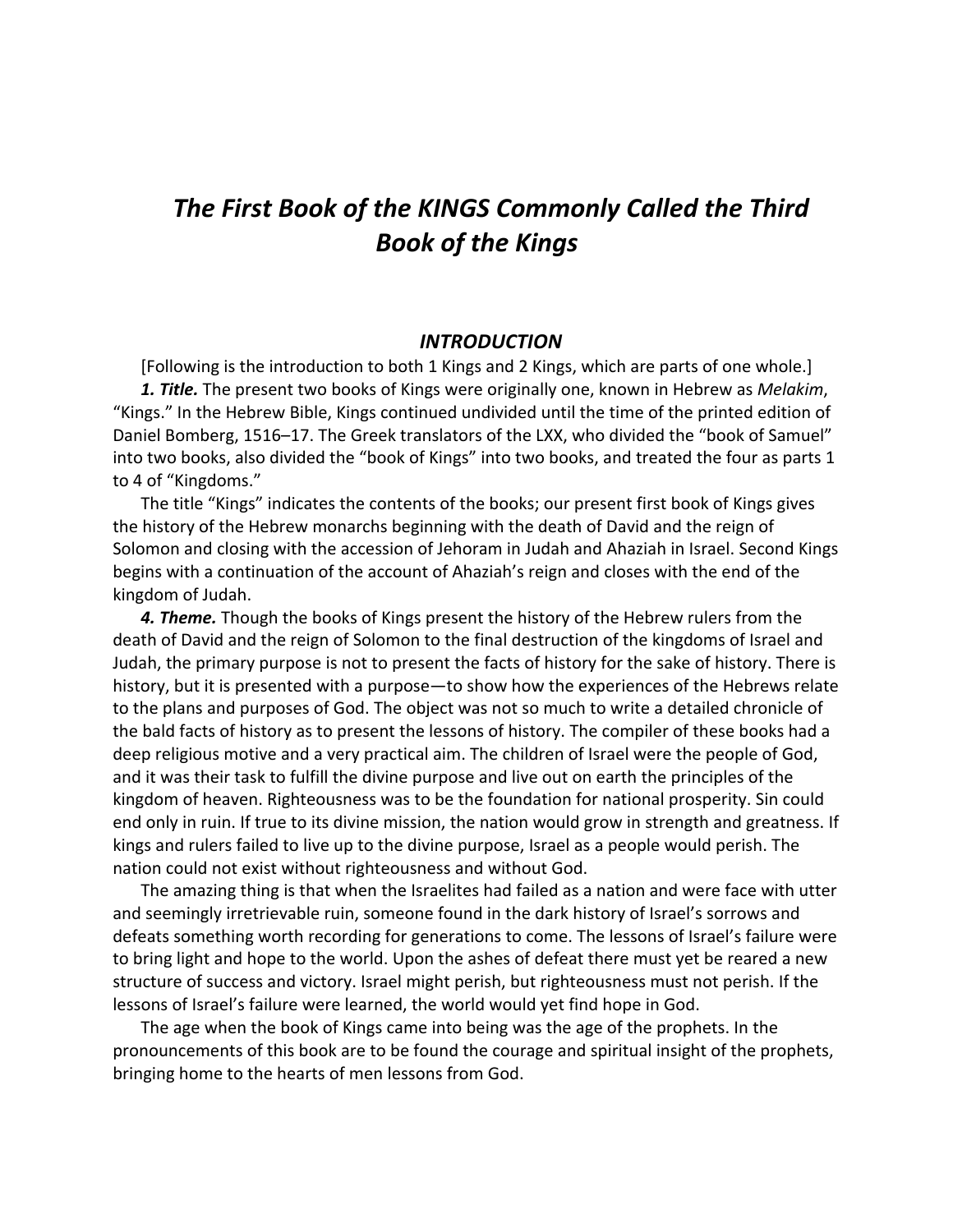The record of Kings begins with the glorious reign of Solomon, and the building of the Temple, with the nation virile and strong. It ends with the reign of a weak and infamous king, the Temple destroyed, and the land of Judah a desolate ruin. Yet this lesson of ruin was to rouse a new spirit of hope, and to focus attention upon a new and better age to come, with Israel ruled by its eternal King. "Lo, the days come, saith the Lord, that I will bring again the captivity of my people Israel and Judah, saith the Lord: and I will cause them to return to the land that I gave to their fathers, and they shall possess it" (Jer. 30:3). "They shall serve the Lord their God, and David their king, whom I will raise up unto them" (v. 9). "Jacob shall return, and shall be in rest, and be quiet, and none shall make him afraid" (v. 10). "I will give them one heart, and one way, that they may fear me for ever, for the good of them, and of their children after them: and I will make an everlasting covenant with them, that I will not turn away from them, to do them good; but I will put my fear in their hearts, that they shall not depart from me. Yea, I will rejoice over them to do them good, and I will plant them in this land" (ch. 32:39– 41).

Even though the primary purpose of Kings is not the presentation of history as such, it contains history of great importance and remarkable accuracy. There are items concerning the Hebrew rulers such as are never found in the annals of neighboring states. Secular annals of Israel's neighbors were written to extol the king, to glorify him as builder, hunter, or statesman, to make public his acts of piety in the service of the gods, and to relate his exploits in war. Hebrew records as they have come down to us were to glorify not man but God. So we find in these records of Kings not only the outstanding accomplishments of the Israelite rulers but also their foibles and defeats.

Kings contains items of historical importance not only concerning the kingdoms of Israel and Judah but concerning the nations round about. There are items of interest concerning Tyre and Egypt, ships of Tarshish going to Ophir for gold, Solomon's navy at Ezion-geber on the shores of the Red Sea, the queen of Sheba's coming to Jerusalem with a train of camels carrying spices and gold, Sennacherib's being slain by his sons Adrammelech and Sharezer while worshiping in the house of his god, Syrian fears of Hittite kings, the tribute to Ahab of 100,000 lambs from Mesha, the sheepmaster king of Moab, the sending of the Egyptian forces of Tirhakah to harass the Assyrian hosts besieging Lachish and Libnah, Hiram's importation of almug trees from Ophir to make pillars for the house of the Lord, the offering of the heir apparent as a burnt sacrifice upon a Moabite city wall to purchase the aid of the gods, Assyrian envoys speaking Aramaic and Hebrew in the 8th-7th centuries B.C., Zif and Ethanim and Bul as month names in the early history of Canaan—all interesting and vital ingredients of the basic stuff of which history is made.

One of the outstanding features of the books of Kings is their basic chronological framework. Generally speaking, the kings are introduced in the order of their coming to the throne, regardless of whether they ruled in Israel or Judah. Two principal items of chronological information are given for each: (1) a synchronism, dating the beginning of the reign of a king of Judah in a specific year of the contemporary king of Israel, and vice versa, and (2) the length of each reign. Sometimes there are other time statements, such as intervals, regnal dates of events, or synchronisms between certain Hebrew reigns and those of other nations (see pp. 135, 145).